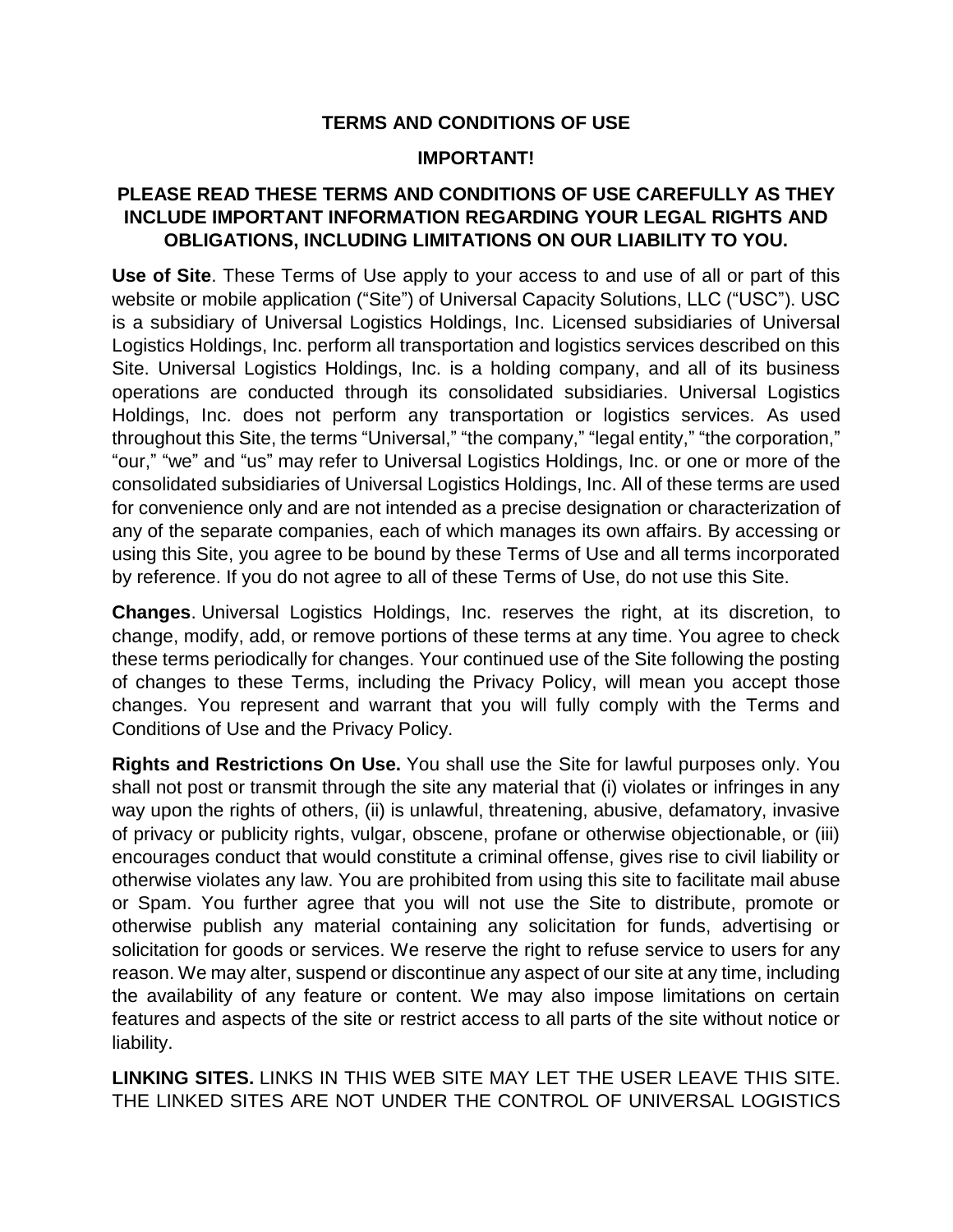HOLDINGS, INC., AND WE ARE NOT RESPONSIBLE FOR THE CONTENT AVAILABLE ON ANY OTHER INTERNET SITES LINKED TO THE WEB SITE. WE ARE PROVIDING THESE LINKS TO OTHER INTERNET SITES AS A CONVENIENCE TO USERS, AND ACCESS TO ANY OTHER INTERNET SITES LINKED TO THIS WEB SITE IS AT THE USER'S OWN RISK. THE INCLUSION OF ANY LINK DOES NOT IMPLY A RECOMMENDATION OR ENDORSEMENT BY US OF THE LINKED SITE. PLEASE REFER TO THE TERMS OF USE AND PRIVACY POLICY FOR EACH SITE VISITED.

**DISCLAIMER OF WARRANTIES.** THE MATERIALS AND THE INFORMATION OFFERED ON AND IN THIS SITE ARE PROVIDED "AS IS" AND WITHOUT WARRANTIES OF ANY KIND, EITHER EXPRESS OR IMPLIED. YOU EXPRESSLY AGREE THAT YOUR ACCEPTANCE AND USE OF THIS WEB SITE IS AT YOUR SOLE RISK. TO THE FULLEST EXTENT PERMISSIBLE PURSUANT TO APPLICABLE LAW, UNIVERSAL DISCLAIMS ALL WARRANTIES, EXPRESS OR IMPLIED, INCLUDING, BUT NOT LIMITED TO, WARRANTIES OF TITLE, IMPLIED WARRANTIES OF MERCHANTABILITY AND FITNESS FOR A PARTICULAR PURPOSE RELATED TO THE USE OF THE WEB SITE. UNIVERSAL LOGISTICS HOLDINGS, INC. DOES NOT WARRANT THAT THE WEB SITE, COMPUTER SYSTEMS OR SOFTWARE WILL BE UNINTERRUPTED OR ERROR-FREE, THAT DEFECTS WILL BE CORRECTED, OR THAT THIS SITE OR THE SERVER THAT MAKES IT AVAILABLE ARE FREE OF VIRUSES OR OTHER HARMFUL COMPONENTS. YOU ASSUME THE ENTIRE COST OF ALL NECESSARY SERVICING, REPAIR, OR CORRECTION.

FURTHERMORE, UNIVERSAL LOGISTICS HOLDINGS, INC. DOES NOT WARRANT OR MAKE ANY REPRESENTATIONS REGARDING THE MATERIALS, GOODS, CONTENT OR SERVICES POSTED ON THE SITE. YOU AGREE THAT NEITHER UNIVERSAL LOGISTICS HOLDINGS, INC. NOR ITS AFFILIATED OR RELATED ENTITIES ARE RESPONSIBLE OR LIABLE TO YOU FOR ANY LOSS, DAMAGE (WHETHER ACTUAL, CONSEQUENTIAL, PUNITIVE OR OTHERWISE), INJURY, CLAIM, LIABILITY OR OTHER CAUSE OF ANY KIND OR CHARACTER WHATSOEVER BASED UPON OR RESULTING FROM ANY PRODUCT, INFORMATION OR OPINIONS PROVIDED ON AND THROUGH THIS SITE. APPLICABLE LAW MAY NOT ALLOW THE EXCLUSION OF IMPLIED WARRANTIES, SO THE ABOVE EXCLUSION MAY NOT APPLY TO YOU.

**LIMITATION OF LIABILITY.** YOU ASSUME TOTAL RESPONSIBILITY AND RISK FOR YOUR USE OF THIS SITE. YOU AGREE TO INDEMNIFY, DEFEND AND HOLD HARMLESS UNIVERSAL LOGISTICS HOLDINGS, INC. FROM AND AGAINST ANY AND ALL DAMAGES, CLAIMS, DEMANDS AND LIABILITIES, INCLUDING ATTORNEY'S FEES, THAT DIRECTLY OR INDIRECTLY ARISE FROM, RELATE TO, OR RESULT FROM USE OF THIS WEB SITE, EITHER DURING THIS AGREEMENT OR AFTER TERMINATION, AND/OR ANY SERVICE PROVIDED BY UNIVERSAL LOGISTICS HOLDINGS, INC. THE ENTIRE LIABILITY OF UNIVERSAL LOGISTICS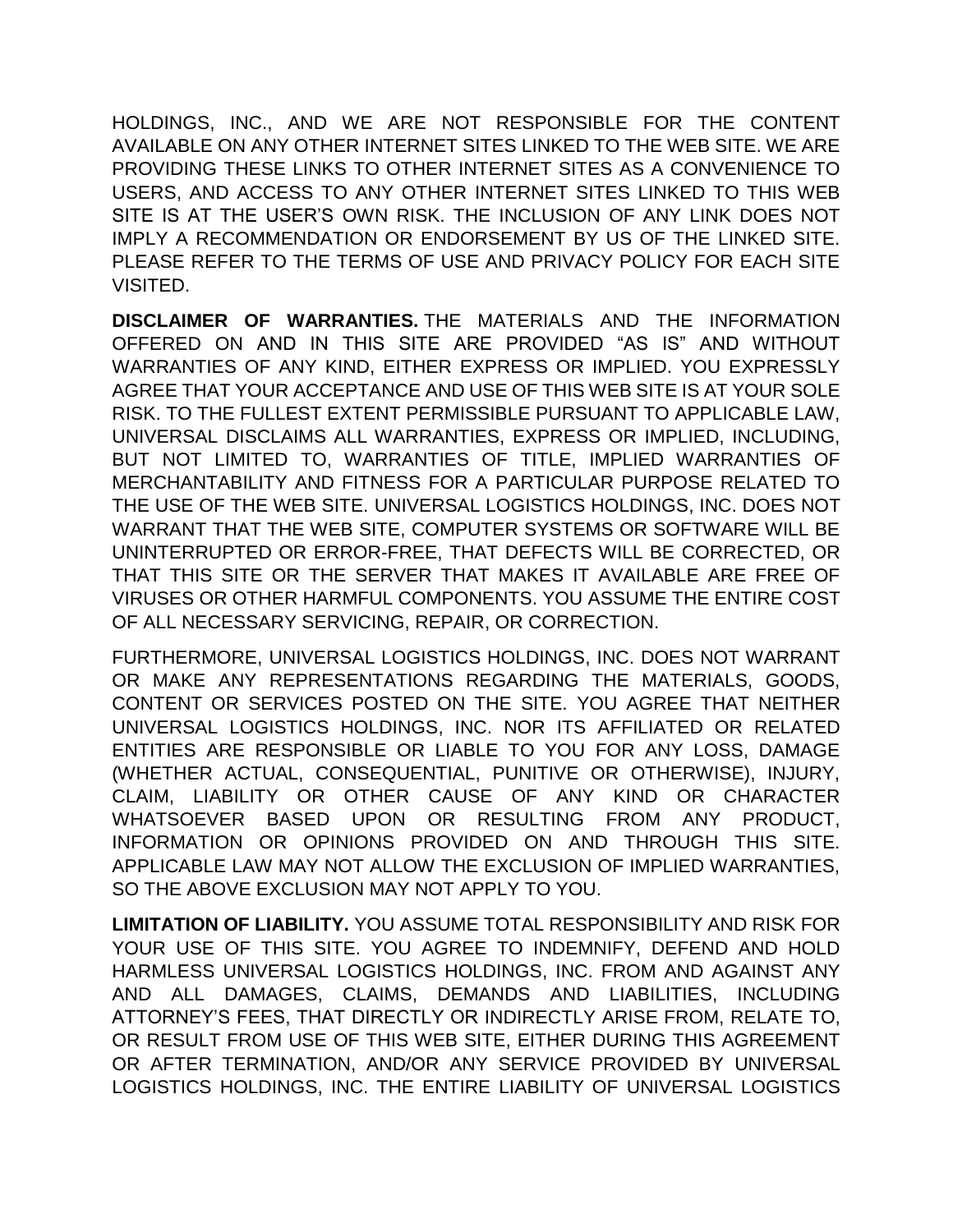HOLDINGS, INC., ITS SUBSIDIARIES, AND THEIR RESPECTIVE DIRECTORS, OFFICERS, CLIENTS, PROVIDERS, AND AUTHORIZED AGENTS, AND YOUR EXCLUSIVE REMEDY, SHALL BE LIMITED TO ACTUAL DAMAGES INCURRED BY YOU BASED ON REASONABLE RELIANCE UP TO THE GREATER OF THE AMOUNT ACTUALLY PAID BY YOU OR \$5.00. THE FOREGOING LIMITATIONS, EXCLUSIONS, AND DISCLAIMERS SHALL APPLY TO THE MAXIMUM EXTENT PERMITTED BY APPLICABLE LAW, EVEN IF ANY REMEDY FAILS ITS ESSENTIAL PURPOSE.

**Intellectual Property and Copyright Notice.** This site is controlled and operated by Universal Logistics Holdings, Inc. Our proprietary software, and our materials on this Site, including, but not limited to, images, text, illustrations, audio, video files and the selection, coordination and arrangement of such materials (collectively "Intellectual Property"), are protected by copyrights, trademarks, service marks, or other proprietary rights which are either owned by our Site or owned by other parties who have licensed their Intellectual Property to us, and all other trademarks, service marks, and trade names used on the site are the property of their respective owners. We authorize you to download one temporary copy of parts or all of the Intellectual Property to a single computer for purposes of viewing and browsing the Intellectual Property, except where otherwise specified. Except as expressly authorized herein, material from this Site and from any other web site owned, operated, controlled, or licensed by Universal Logistics Holdings, Inc. may not be copied, reproduced, republished, uploaded, posted, transmitted, or distributed in any way. Use or modification of Werner's Intellectual Property in any form, including but not limited to use on any other web site or networked computer environment, without express written authorization is a violation of our copyrights and other proprietary rights and is strictly prohibited.

**Minors.** Universal Logistics Holdings, Inc. does not knowingly collect information from anyone under the age of 16. This Site is directed at those who are over the age of 18. If someone is under the age of 18, they should only use this site under the supervision of an adult.

**Indemnification.** You agree to indemnify Universal Logistics Holdings, Inc. and its officers, directors, employees, agents, distributors and affiliates from and against any and all third party claims, demands, liabilities, costs, or expenses, including reasonable attorney's fees, resulting from your breach of any of the provisions of the Terms of Use.

**Choice of Law and Jurisdictional Issues.** This site is controlled and operated by Universal Logistics Holdings, Inc. from its offices within the State of Michigan, United States of America. We make no representation that materials on the Site are appropriate or available for use in other locations. Those who choose to access this Site from other locations do so on their own initiative and are responsible for compliance with local laws, if and to the extent, local laws are applicable.

This agreement shall be governed by and construed in accordance with the laws of the State of Michigan, without giving effect to any principles of conflicts of law. You agree that